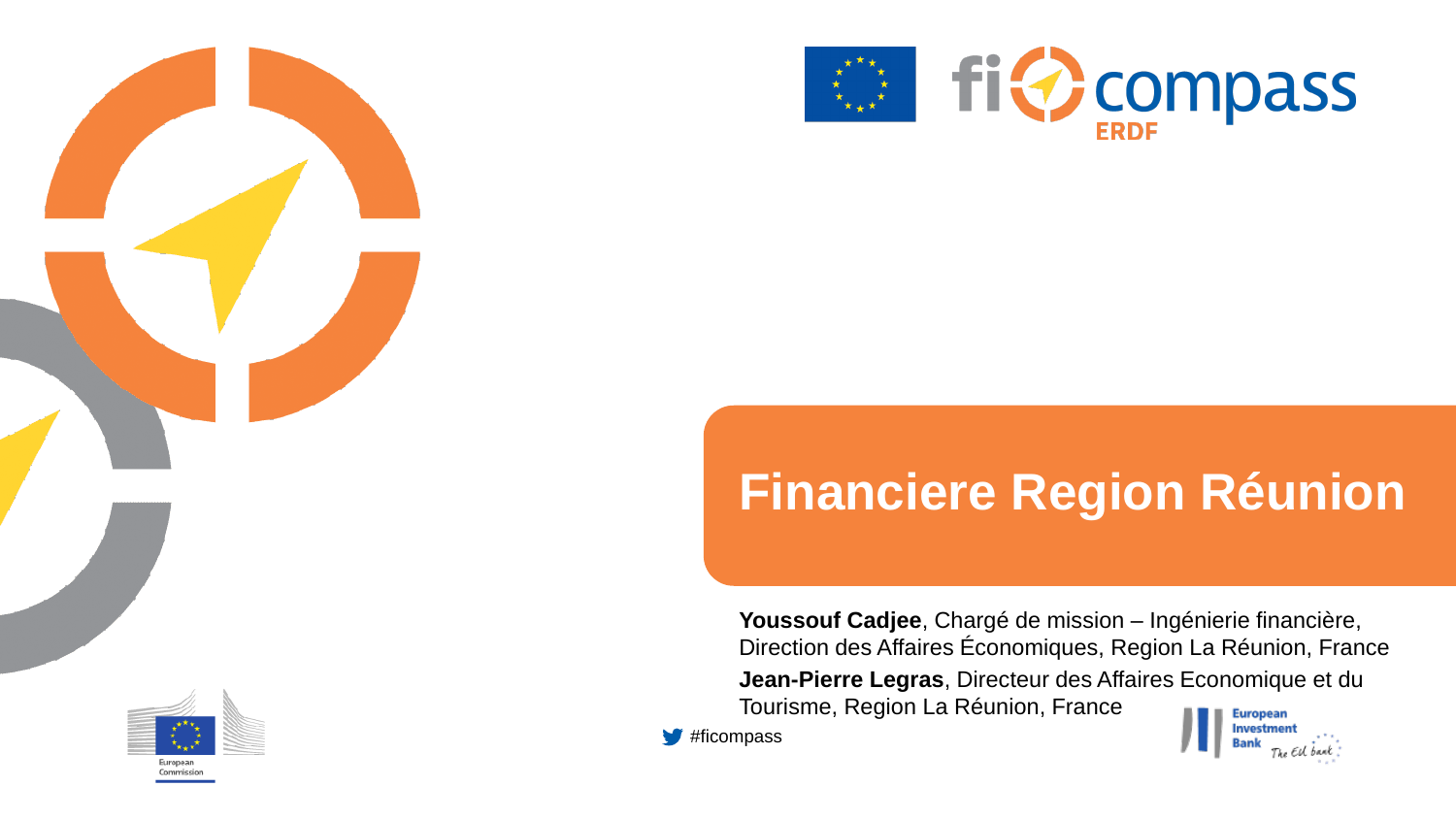# **SUMMARY**



- **1 - Context of the construction of Financial Instruments**
- **2a - 2014-2020 ERDF operational programme "La Réunion"**
- **2b - Funds available within the TO3**
- **2c - Financial Instruments set-up**
- **2d - The flow mechanism**
- **3 - Main steps**
- **4a - Risk Sharing Loan Mechanism**
- **4b - Features of the Loan Instrument**
- **4c - Mechanism of the co-investment instrument**
- **4d - Characteristics of the co-investment instrument**
- **5 - Why Financial Instruments in Reunion**
- **6 - Expected results**
- **7 - Overall diagram of the Financial Instruments deployed**
- **8 - Conclusions: Lessons learned**



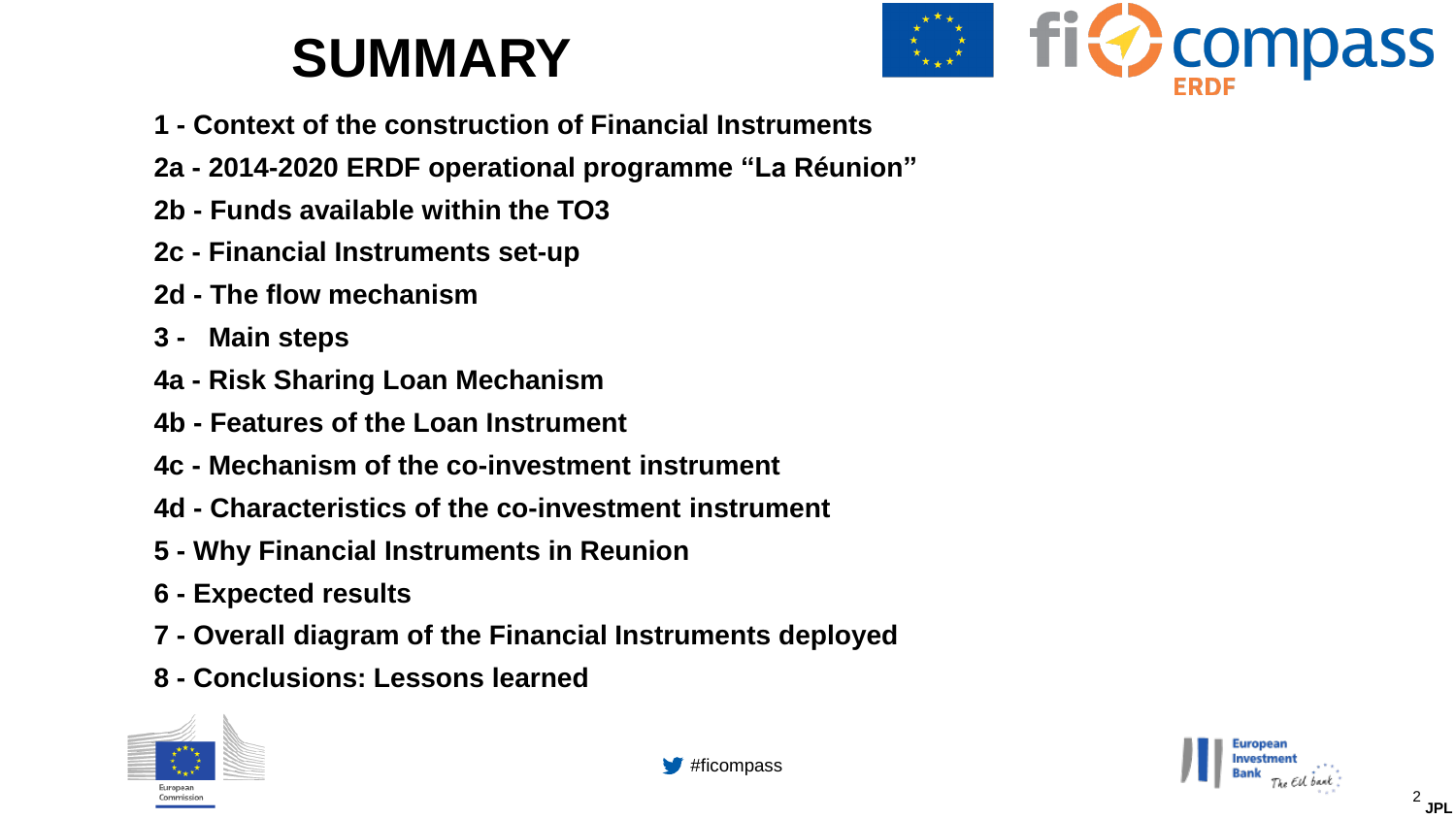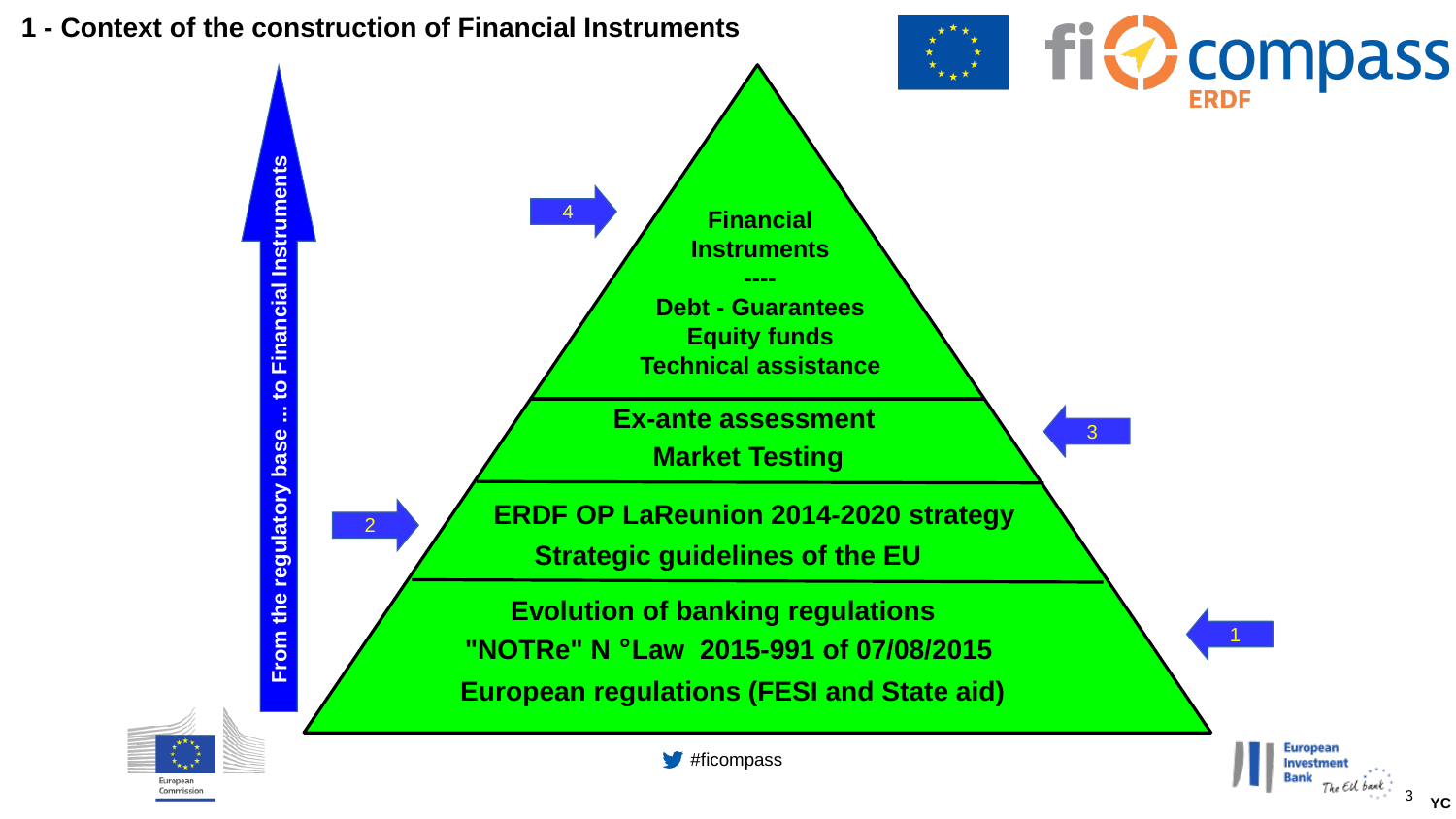#### **2a - 2014-2020 ERDF operational programme "La Réunion"**



#### **The competitiveness of the Reunionese economy**

- ⚫ Invest in growth drivers
- ⚫ Improve access to ICT
- ⚫ Improve the competitiveness of companies



#### **Transport infrastructure**

- ⚫ Road infrastructure and TCSP
- **Ports**
- Airports



#### **Sustainable management of resources and risks**

- ⚫ ENR production, energy efficiency and sustainable mobility
- ⚫ Prevention and risk management,
- ⚫ Rational management of water resources, biodiversity and waste 23 % Rational management of water resources,<br>biodiversity and waste<br>Valorization of heritage 28 %
	- ⚫ Valorization of heritage

#### **Public Infrastructure services**

- Health and social infrastructure
- Revitalization of cities and towns
- Revitalization of cities and towns<br>• Infrastructure for education/training **10** %









**JPL**

4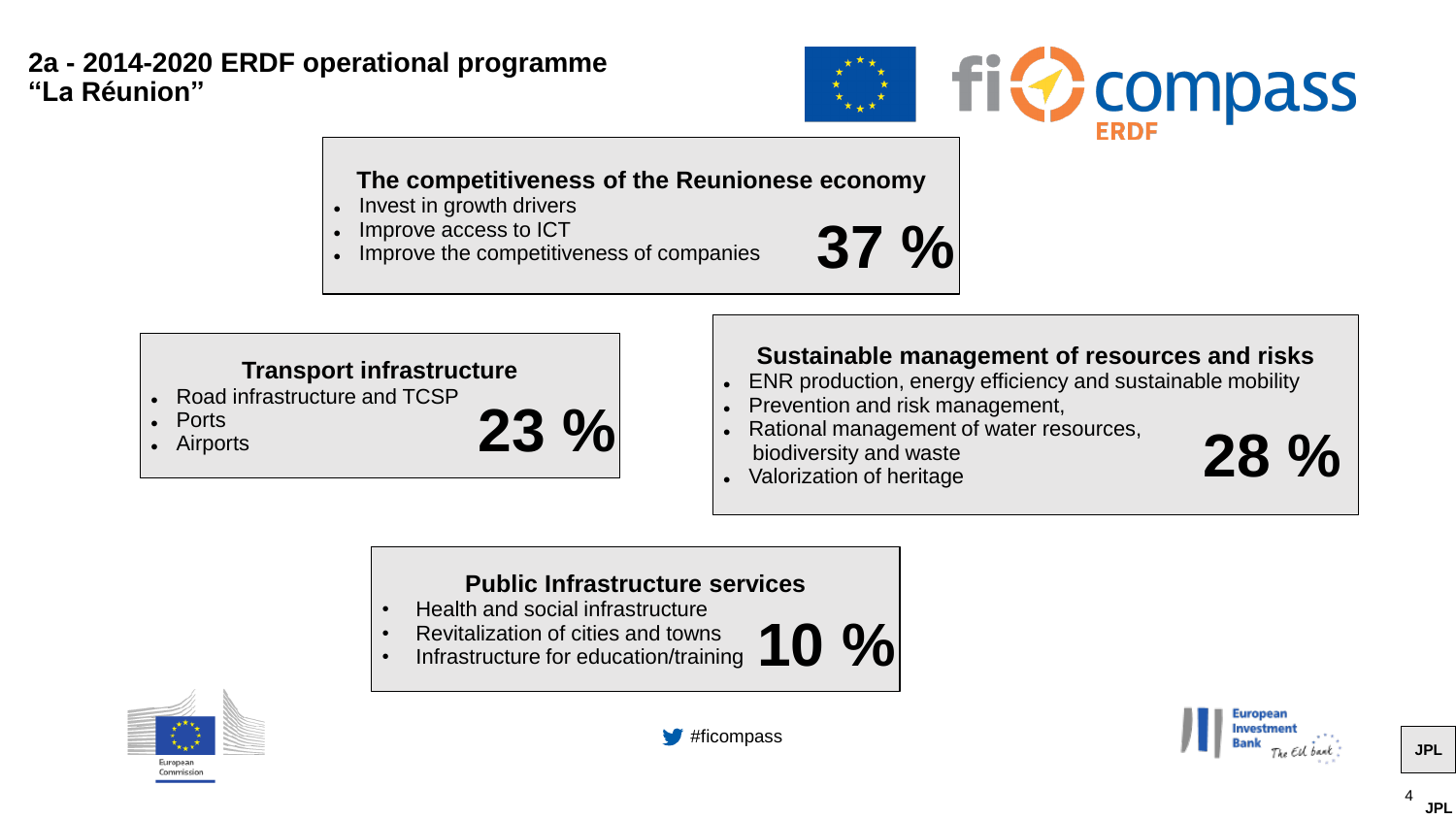

|                  | <b>ERDF (TO3)</b> | Own Funds of the<br><b>Region</b> | <b>Total</b> |
|------------------|-------------------|-----------------------------------|--------------|
| (3a) Creation    | $5.000.000 \in$   | 1.250.000 €                       | 6.250.000 €  |
| (3d) Development | 19.000.000 €      | 4.750.000 €                       | 23.750.000 € |
| <b>Total</b>     | 24.000.000 €      | 6.000.000 €                       | 30.000.000 € |

➢Conclusions of the ex-ante assessment were presented and validated in October 2015 by the Monitoring Committee.

- ➢2016 and H1 of 2017 were dedicated to the identification (with the support of the EIF) of the most appropriate implementation model (Fund of Funds).
- ➢A market testing was conducted by the EIF with potential intermediaries to ensure the relevance of the instruments and to calibrate them according to demand.

➢The selection criteria were presented and validated in October 2017 by the CNS Monitoring Committee. ➢Final Seletion documentation was prepared and the Call for Expression of Interest planned for December 2017.



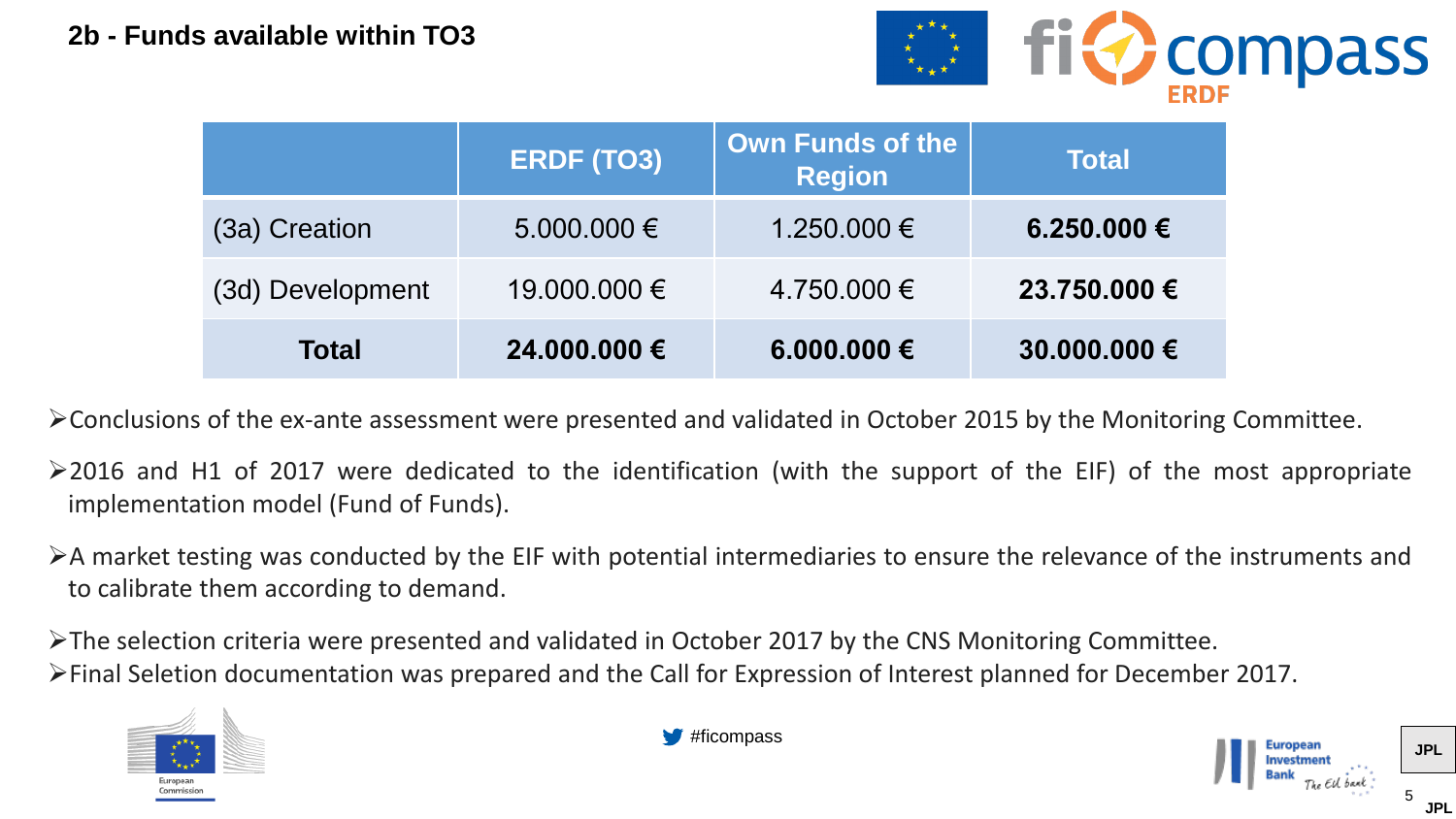#### **2c - Financial Instruments set-up**



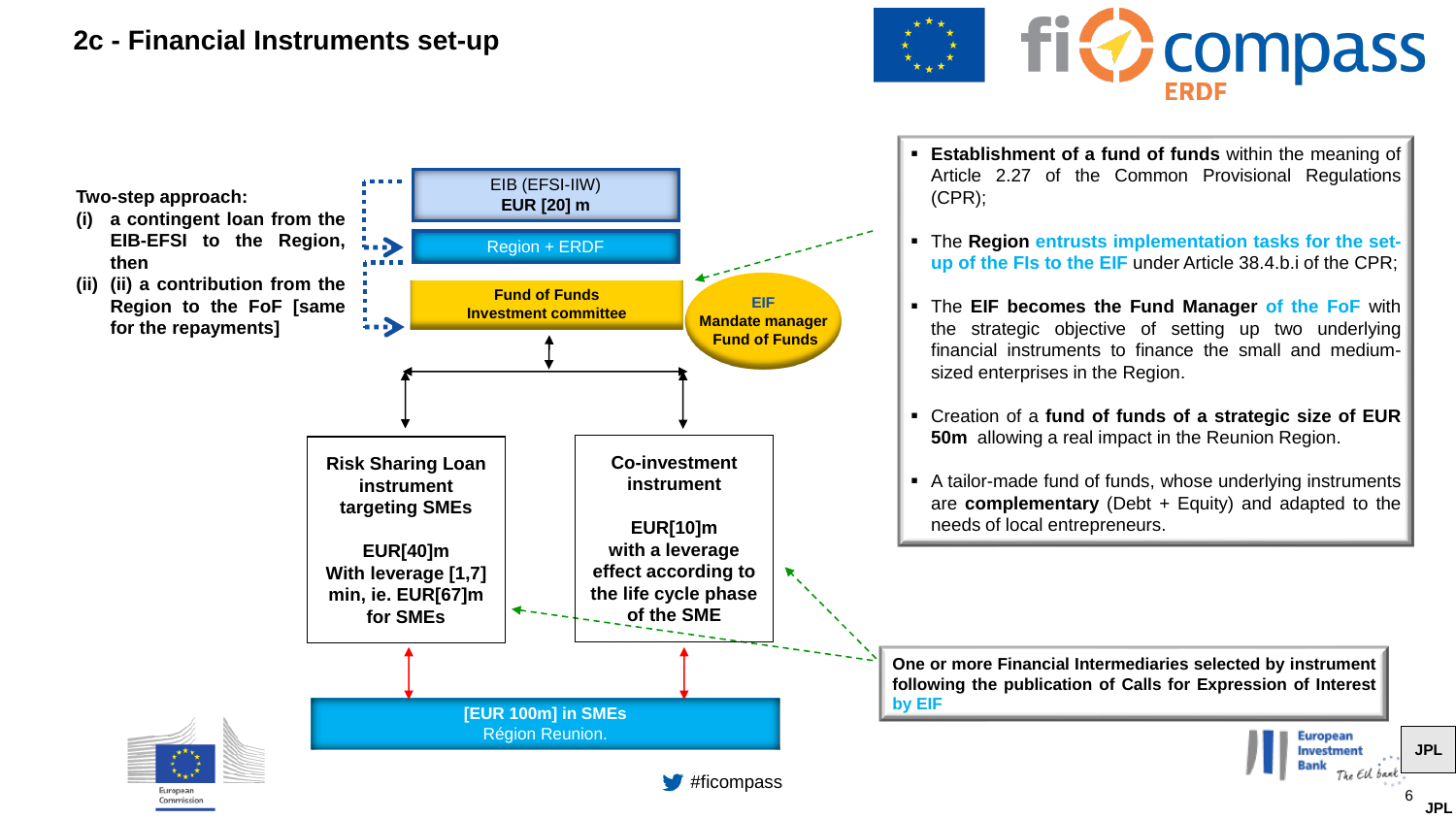![](_page_6_Figure_0.jpeg)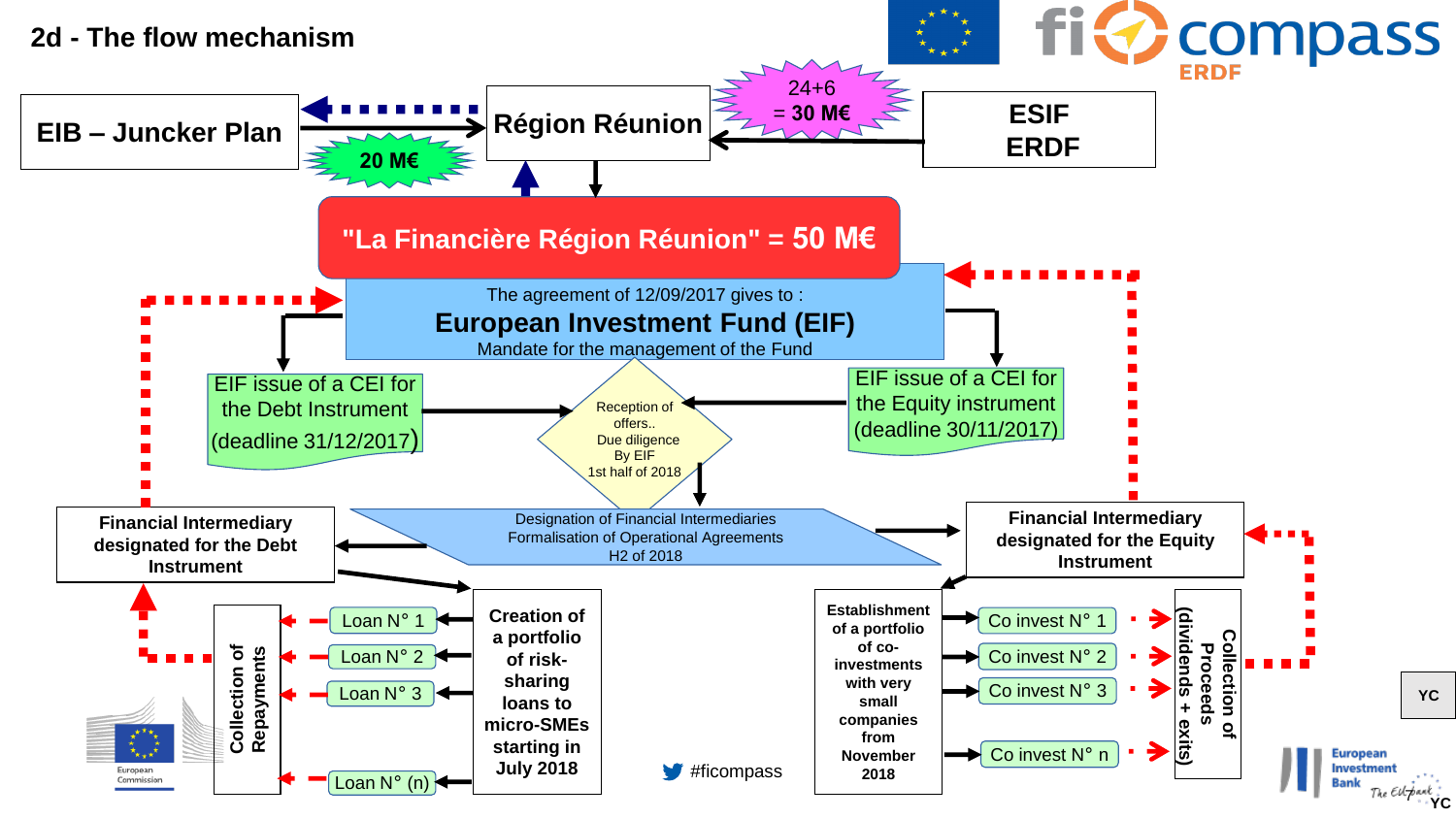![](_page_7_Figure_0.jpeg)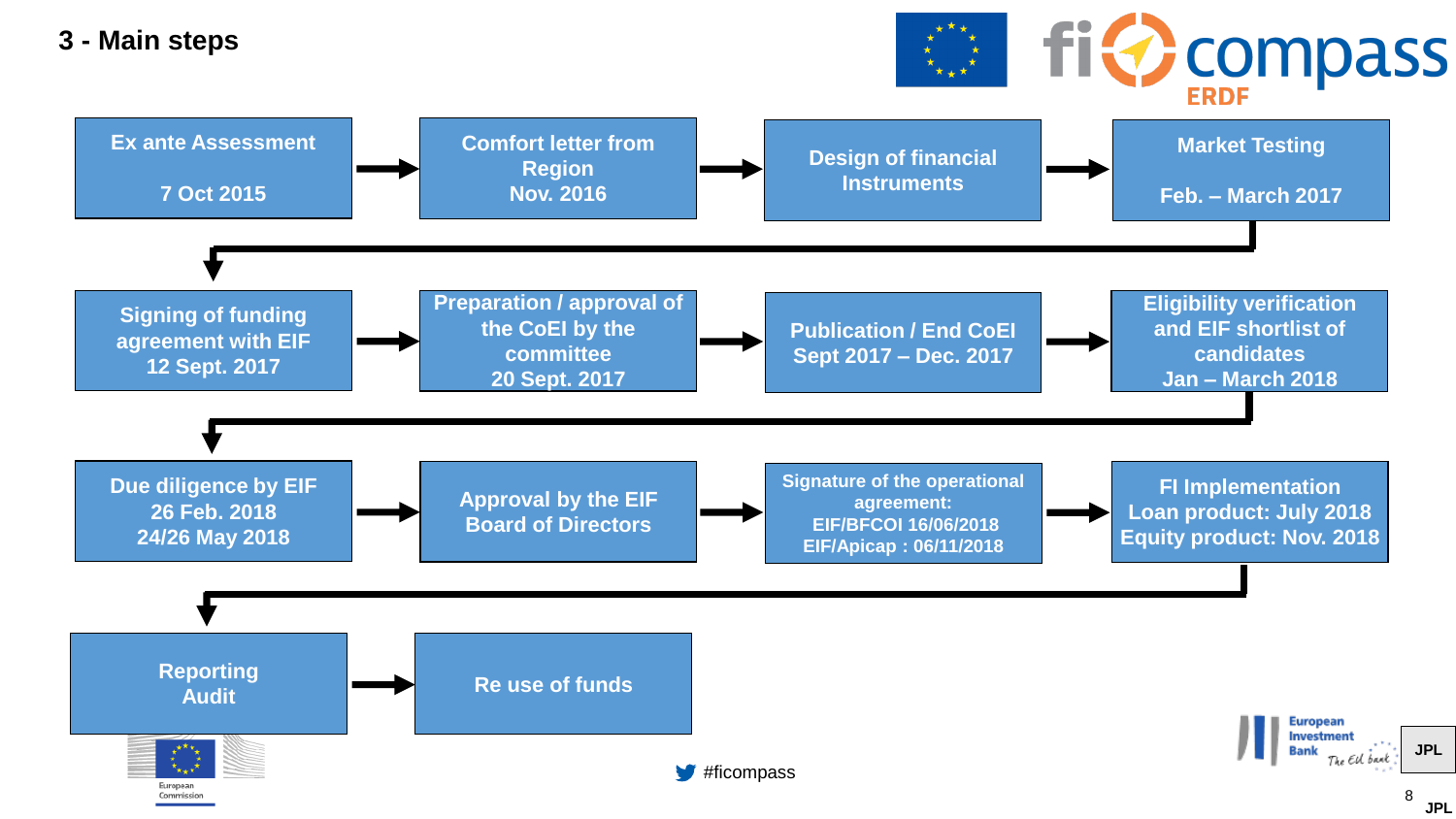# **4a - Risk Sharing Loan Mechanism**

*Schematic representation :*

Financial Intermediary selected in a transparent way by the EIF: **BFCOI** 

![](_page_8_Figure_3.jpeg)

**ESIF Leverage = Total amount available for Loans / ESIF contribution**

**Risk sharing rate: 60%**

**Reduction of the interest rate applied to micro-businesses is based on the risk sharing rate**

![](_page_8_Picture_7.jpeg)

![](_page_8_Picture_8.jpeg)

![](_page_8_Picture_9.jpeg)

**EXAMPLE SET OF STREET STATES** 

**YC**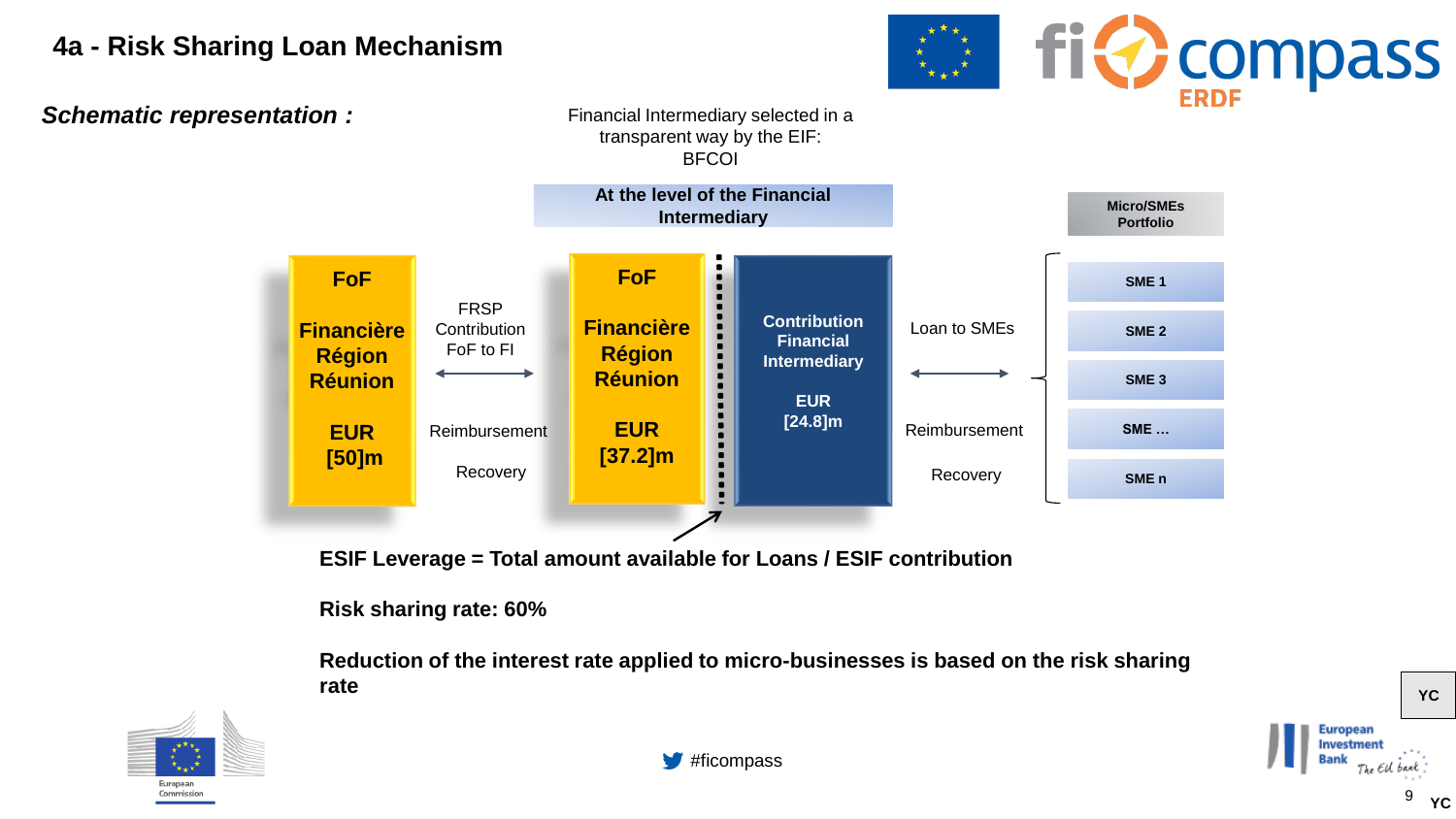#### **4b - Features of the Loan Instrument**

![](_page_9_Picture_1.jpeg)

- **Eligible non listed SMEs that:**
	- **have their head office, a headquarters or a significant operating site in the Region; and**
	- **do not operate in any market; or**
	- **operate in any market for less than 7 years after their first commercial sale;**
- **It aims to facilitate access to bank financing for a large number of micro-enterprises on preferential terms by lowering the interest rates charged by players in the Region:**
	- **1.25% for loans < 5 years**
	- **1.50% for loans > 5 years**
	- **50% discount on application fees**
	- **3 months grace period**
	- **Revised warranties**

**Preferred target group: companies in the creation phase, new investment project**

- **These results are obtained by a 60% contribution from the Regional Fund to the loan portfolio set up by the financial intermediary.**
- **Loan amount: average between EUR [50k - 100k] per SME;**
- **Eligible projects: investments in tangible assets (excluding second-hand equipment) + intangibles as well as the financing of working capital; business transfers between independent parties**
- **Period of availability of funds / i.e. the period to build the portfolio of EUR [62m]: [36-48] months;**
- **Maturity of the loans / duration of the loan: majority of the portfolio will have a maturity between [1-10] years,**

![](_page_9_Picture_18.jpeg)

![](_page_9_Picture_20.jpeg)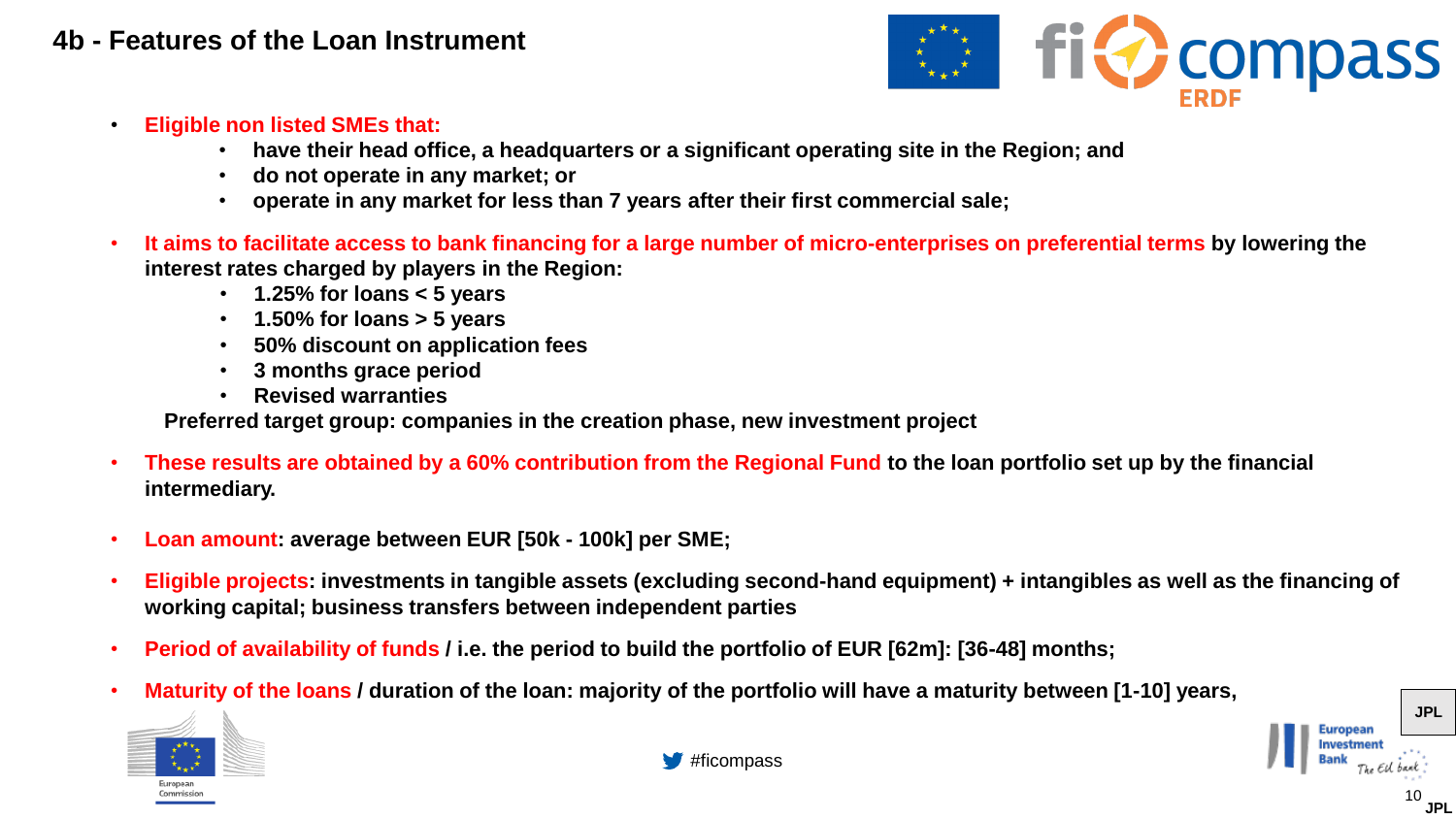# **4c - Mechanism of the co-investment instrument**

*Schematic representation :*

![](_page_10_Picture_2.jpeg)

11 **YC**

**YC**

![](_page_10_Figure_3.jpeg)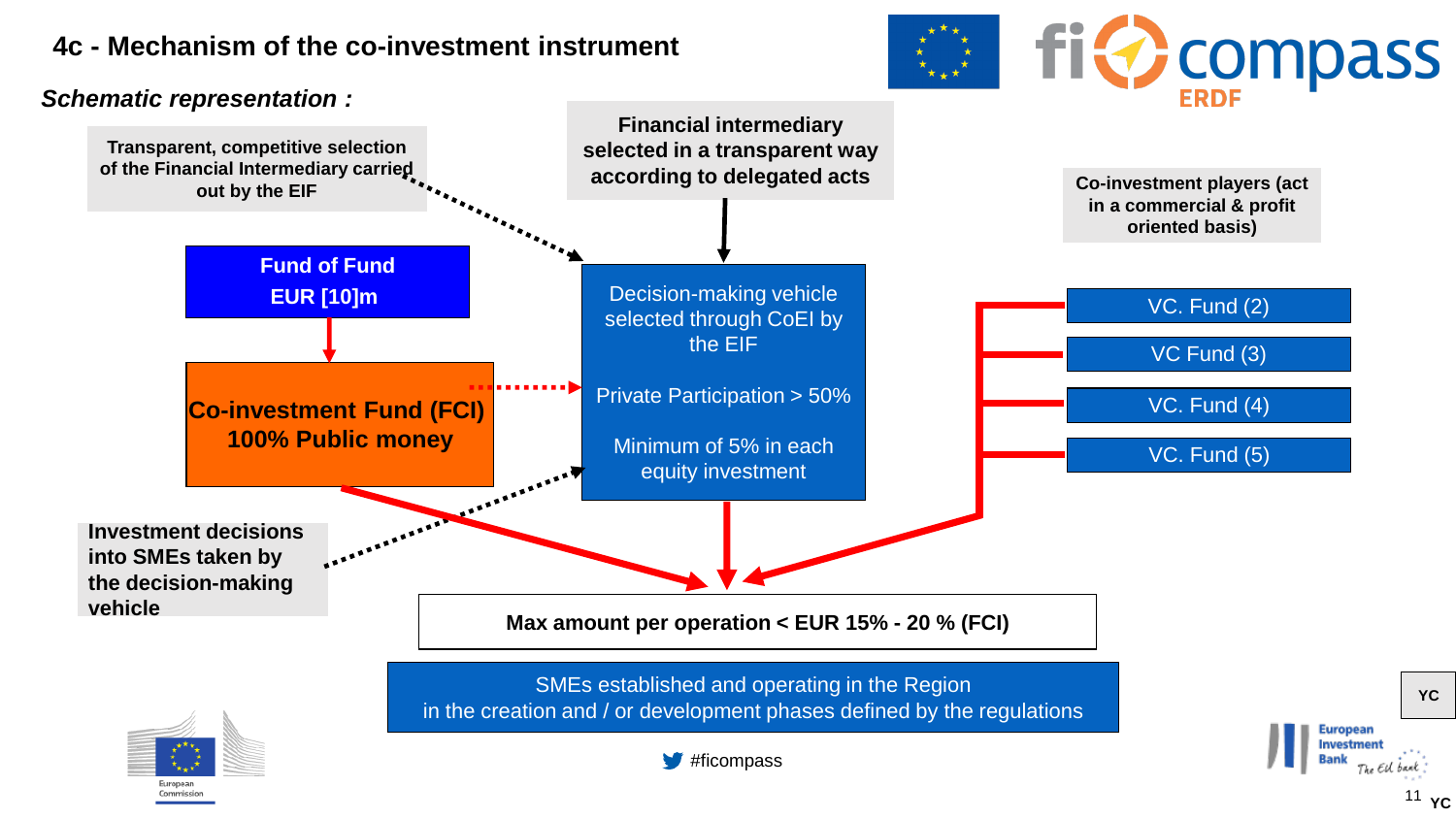![](_page_11_Picture_1.jpeg)

- **Unlisted SMEs with their headquaters, a registered office or an operating site in Réunion Region are eligible;**
- **Company's development as part of a credible growth project requires a strengthening of their equity. Operations supported by the Fund must be commercially oriented and targeted at investment and production;**
- **SMEs with high growth potential will be particularly targeted;**
- **The Fund establishes a partnership with private co-investors (participation depending on the stage of development of the SME concerned); it also aims to attract investors who are not yet present in the Region.**

![](_page_11_Picture_6.jpeg)

![](_page_11_Picture_7.jpeg)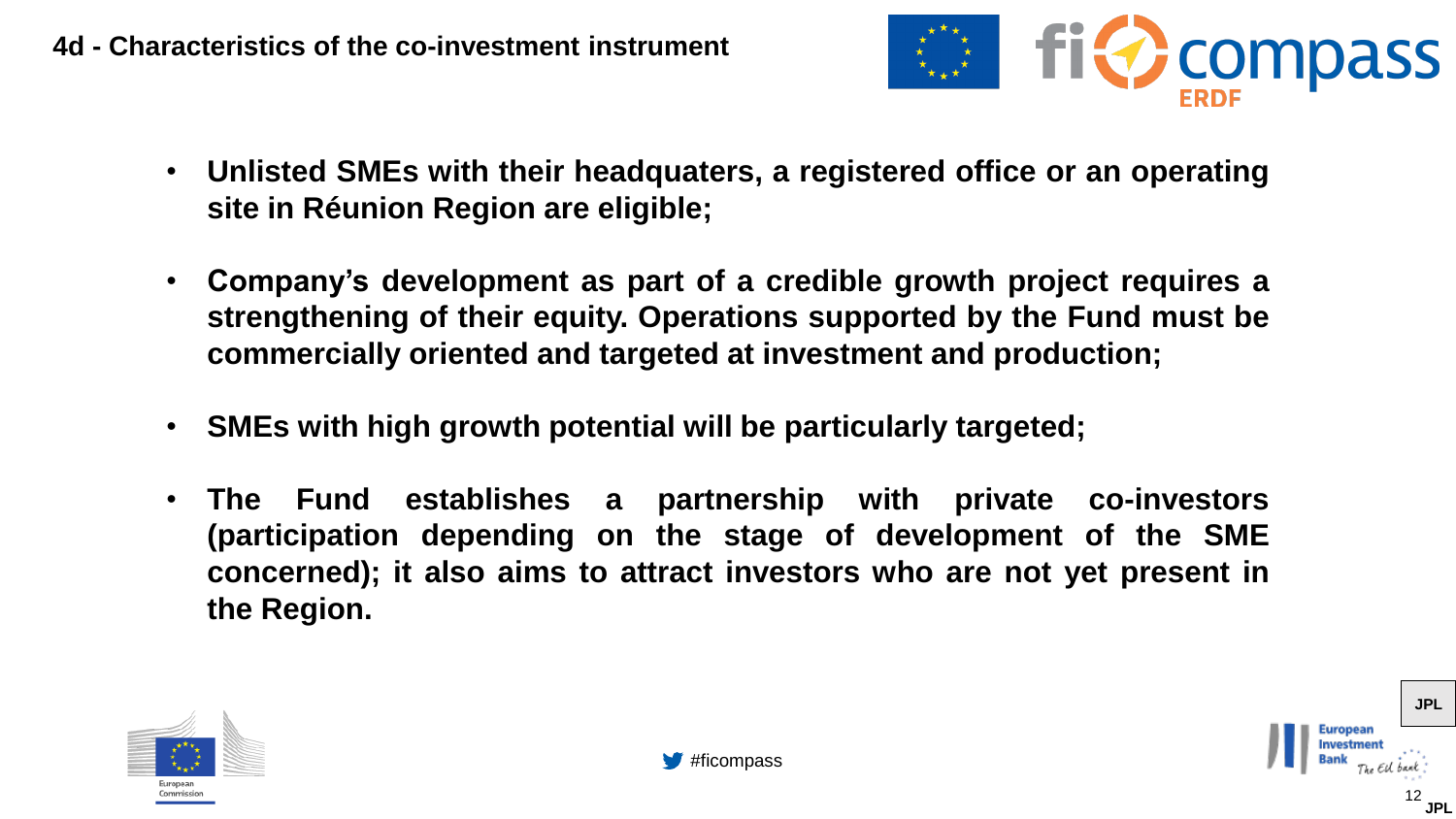# **5 - Why Financial Instruments in Reunion Region**

![](_page_12_Picture_1.jpeg)

13

**JPL**

| From the<br>perspective of<br>the Region    | More efficient use of<br>public resources (from a<br>culture of subsidy to a<br>culture of the<br>sustainability of public<br>funding) | Strengthen the<br>investment and<br>competitiveness of<br>micro-businesses<br><b>Facilitate access to</b><br>finance generally in<br>line with economic<br>growth | Designed in line with<br>EC<br><b>Recommendations</b><br>of (CoEI, Selection,<br>max co-financing<br>rate, etc) | Alignment of interests<br>between the public and<br>private contributions.<br>Visibility of the regional action<br>on the territory |
|---------------------------------------------|----------------------------------------------------------------------------------------------------------------------------------------|-------------------------------------------------------------------------------------------------------------------------------------------------------------------|-----------------------------------------------------------------------------------------------------------------|-------------------------------------------------------------------------------------------------------------------------------------|
| <b>For Financial</b><br><b>Intermediary</b> | Access liquidity on<br>favourable terms<br>(almost free)                                                                               | Strong visibility in<br>terms of support for<br><b>SMEs</b>                                                                                                       | Access to new<br>customers                                                                                      | Significant risk sharing<br>(60-40 co-funding rate)                                                                                 |
| <b>For SMEs</b>                             | Access financing more<br>easily and on better<br>terms.                                                                                | Profit transfer:<br>public contribution is<br>at $0.5\%$ .                                                                                                        | Provides many<br>opportunities for<br>SMEs that do not<br>necessarily have all<br>the "necessary<br>attention"  | First crucial step for its<br>development                                                                                           |
|                                             |                                                                                                                                        | #ficompass                                                                                                                                                        |                                                                                                                 | European<br>Investme                                                                                                                |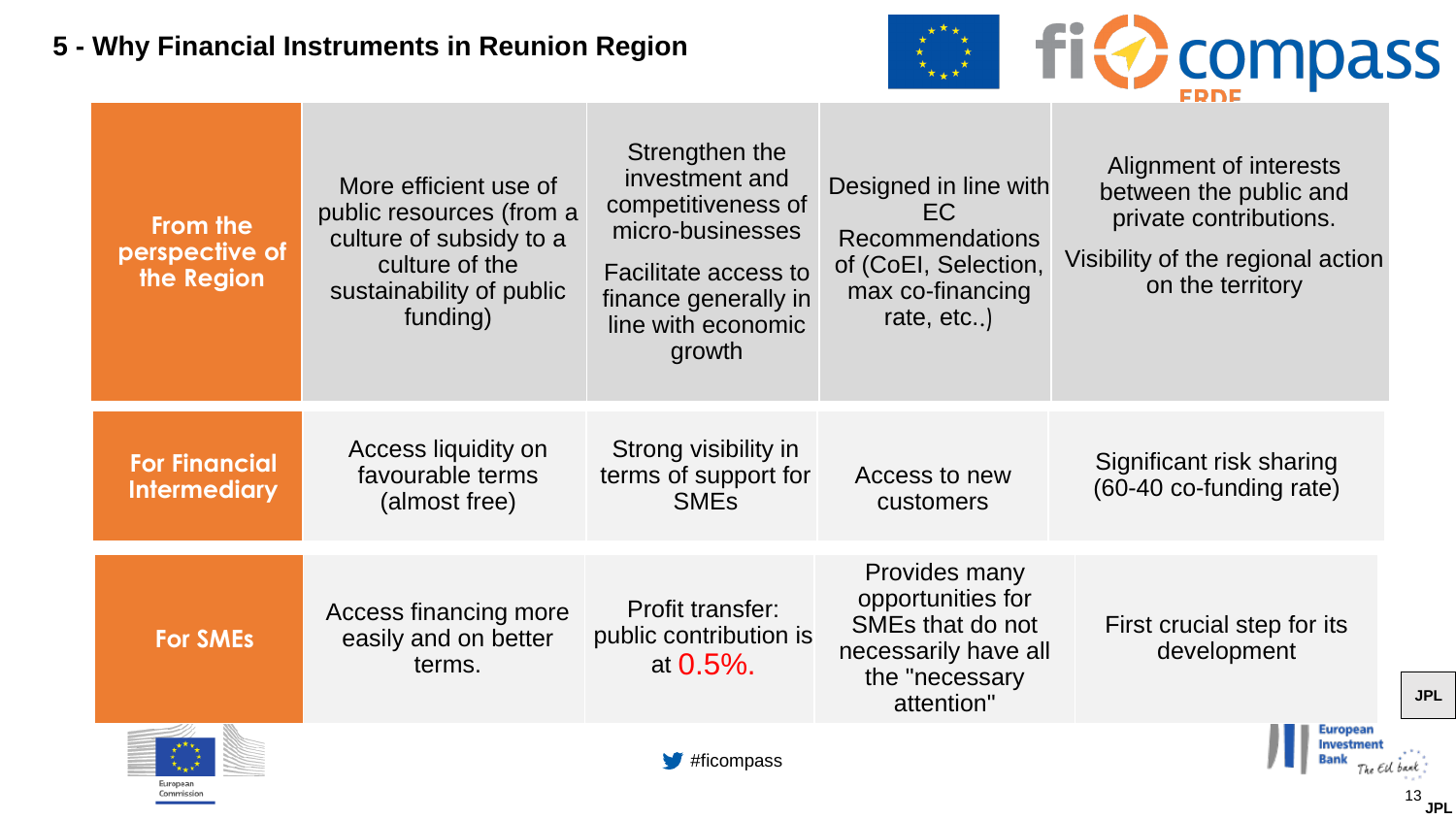# **7 - Overall diagram of the Financial Instruments deployed**

![](_page_13_Figure_1.jpeg)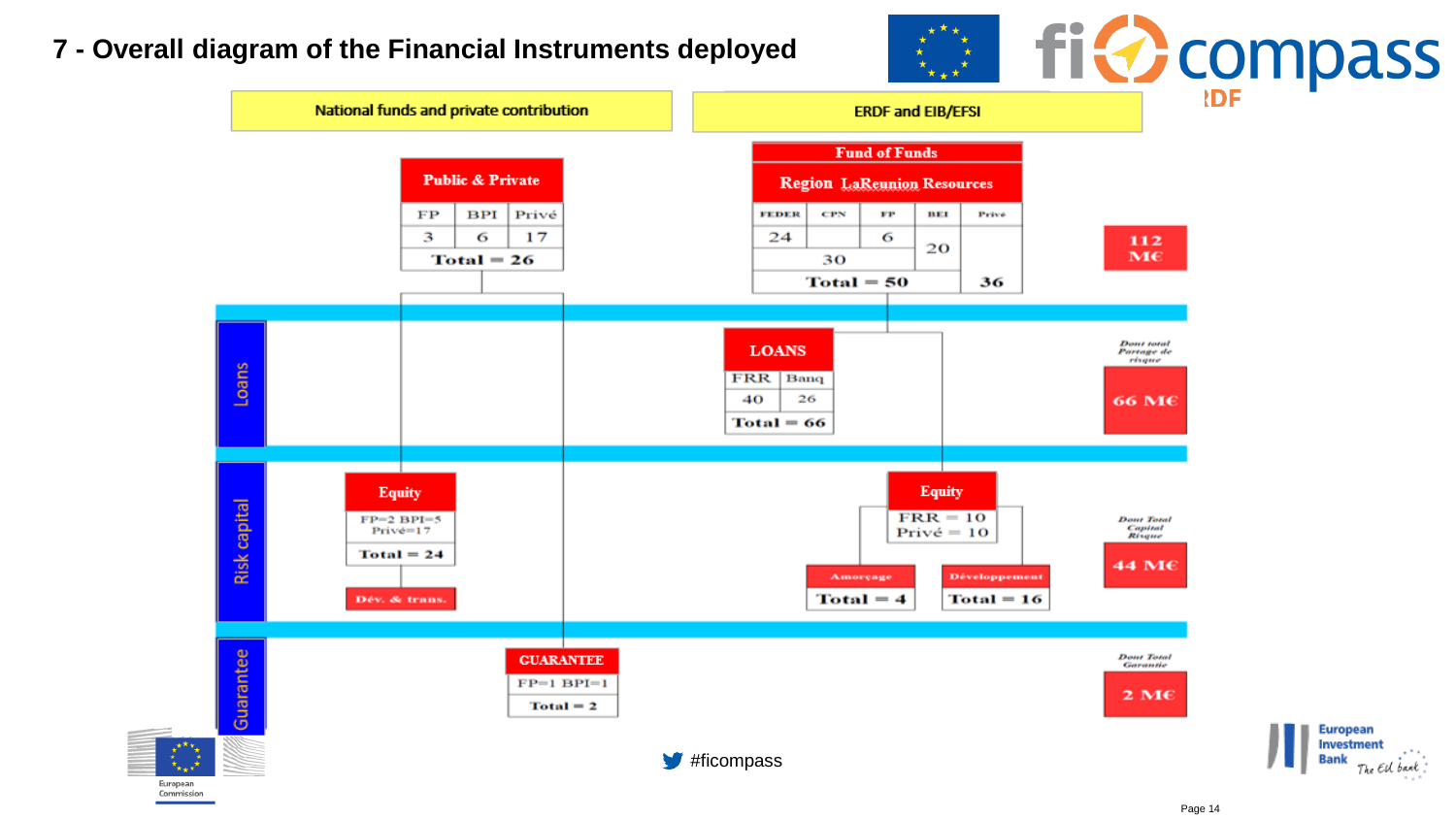### **6 - Expected results**

![](_page_14_Picture_1.jpeg)

| <b>Number SMEs</b>                        | 2018 | 2019 | 2020 | 2021 | 2022 | <b>Total</b> |
|-------------------------------------------|------|------|------|------|------|--------------|
| 3a - Set-up (ERDF+Region's funds)         | 20   | 28   | 37   |      |      | 85           |
| 3d - Development (ERDF+Region's funds)    | 77   | 107  | 140  |      |      | 324          |
| Establishment & Development (EIB/Juncker) |      |      |      | 170  | 61   | 231          |
| <b>Total</b>                              | 97   | 135  | 177  | 170  | 61   | 640          |

#### *NB : Indicators are based on average ratios of:*

*- 66 K€ / debt transaction*

*- 188 K€ / equity transaction*

![](_page_14_Picture_6.jpeg)

![](_page_14_Picture_7.jpeg)

![](_page_14_Picture_8.jpeg)

**YC**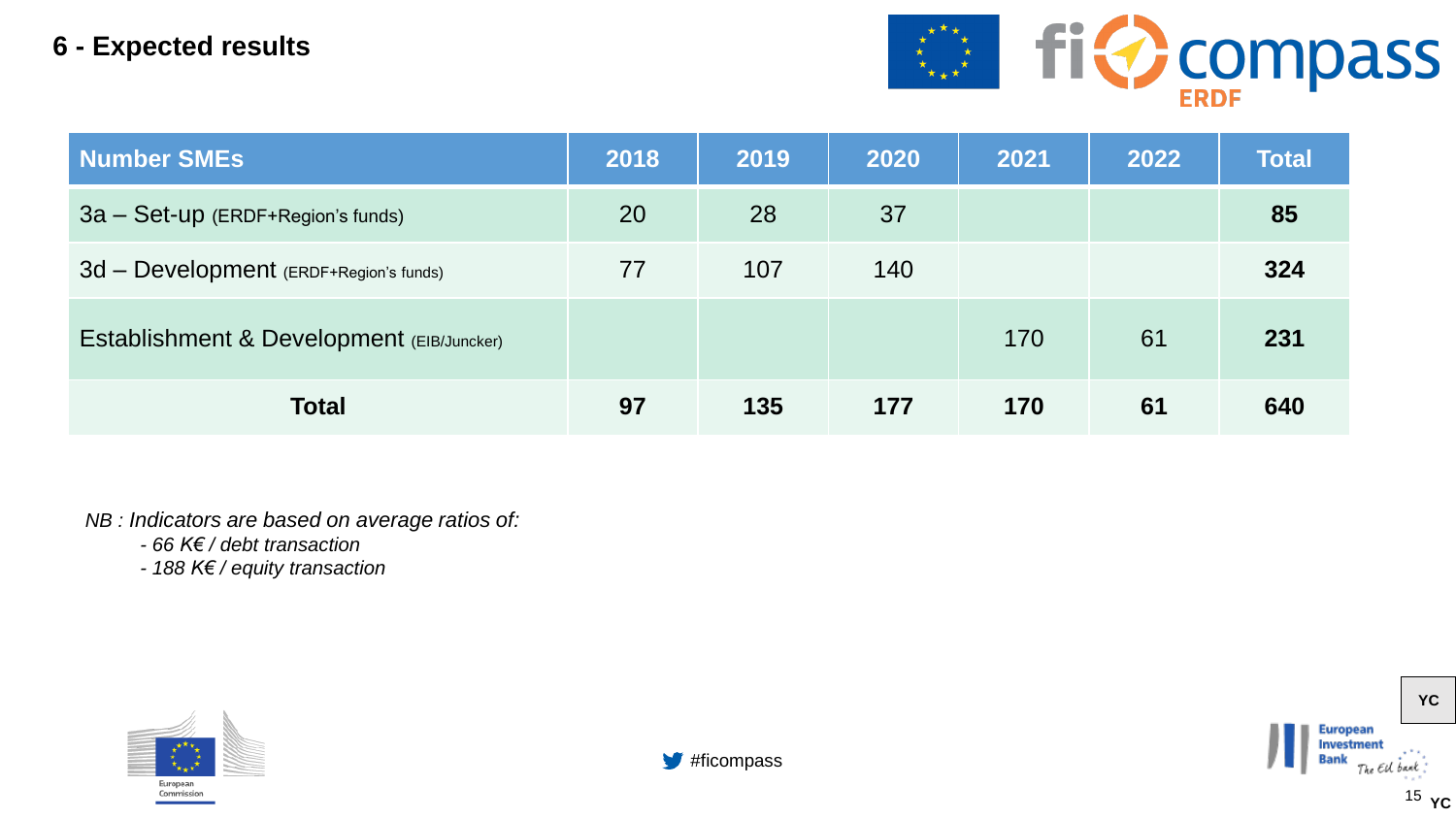#### **8 - Conclusions: Lessons learned**

![](_page_15_Picture_1.jpeg)

•**A strong political** will that translates into a significant financial effort;

- •**A dedicated team** (3 people) to implement;
- •A team that knows **banking regulations**;
- •Timeline for set-up **at least 2 years**;

•**Regular capacity building** action directed at employers' organisations and small and medium-sized enterprises: the transition from any subsidy to Financial Instruments is not made without turbulence(s);

The close support and **collaboration of the EIF and the EIB** were crucial to the success of the project (e.g. structuring the FoF, proposing financial instruments adapted to the local economic context, selecting intermediaries in a competitive manner, monitoring intermediaries, reporting, etc.).

In the absence of a sovereign wealth fund, it is imperative that the **banking system actively collaborates**.

- Was it relevant to make the ex-ante evaluation mandatory?
- Was it relevant to secure EFSI resources for the FIs?

•Shouldn't we think of a specific instrument for companies with a strategic impact on the territory and a viable investment project and who are in financial difficulties?

![](_page_15_Picture_12.jpeg)

**JPL**